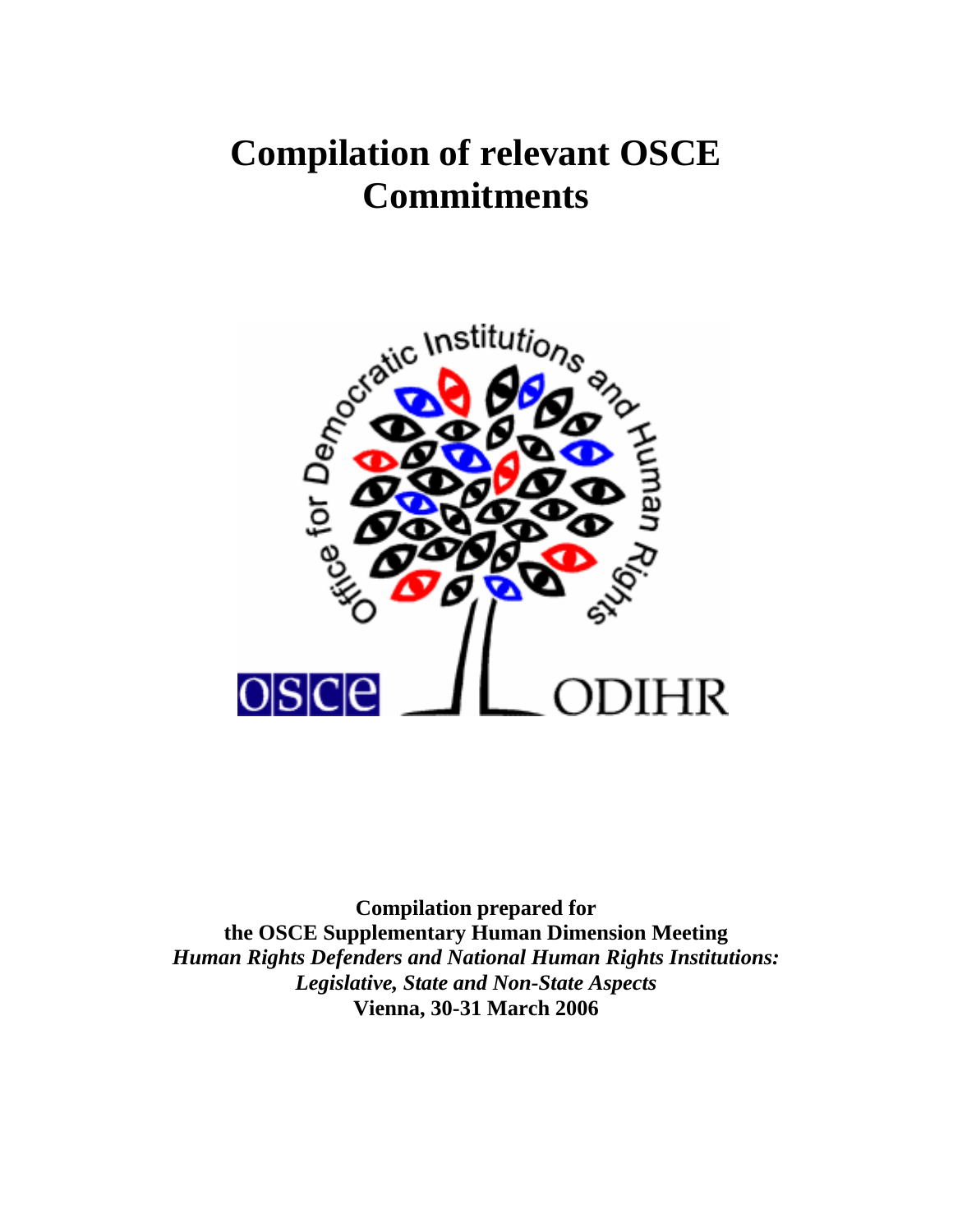**Note:** This compilation includes OSCE commitments of relevance to the topic of freedom of association and peaceful assembly. These include commitments on human rights defenders; non-governmental organisations; freedom of expression, free media and information (including the right to act upon one's right); freedom of thought, conscience, religion and belief; workers' rights/conditions of work; national minorities; rule of law; independence of the judiciary; right to a fair trial; right to effective remedies and respect for private and family life. Commitments relating to Ombudsmen and National Human Rights Institutions are also included. The list of commitments should not be considered exhaustive.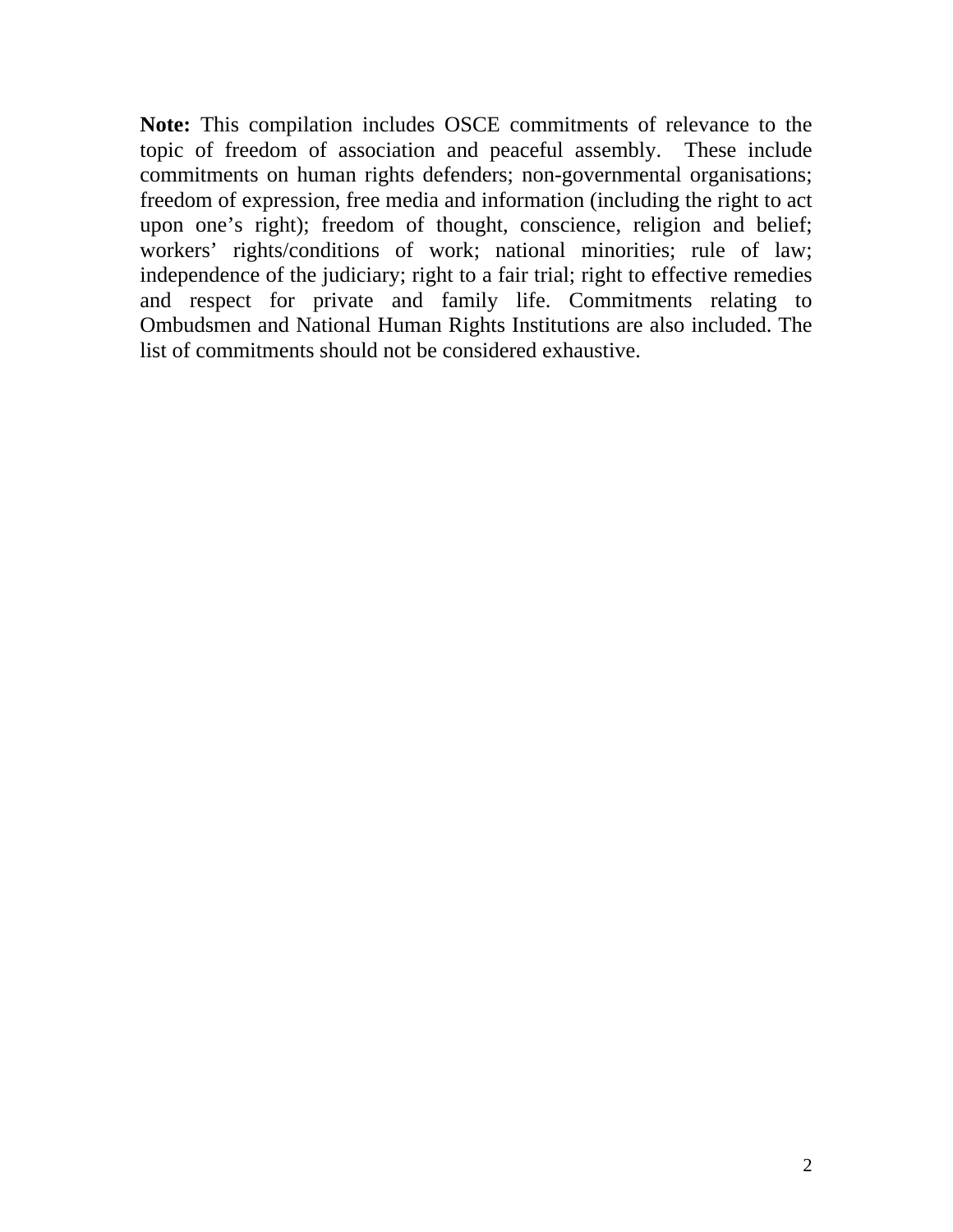# **1975 Helsinki Final Act**

The participating States will respect (...) the freedom of thought, conscience, religion or belief, for all without distinction as to race, sex, language or religion.

 $(\ldots)$ 

Within this framework the participating States will recognize and respect the freedom of the individual to profess and practice, alone or in community with others, religion or belief acting in accordance with the dictates of his own conscience.

The participating States confirm that religious faiths, institutions and organisations, practising with the constitutional framework of the participating States, and their representatives can, in the field of their activities, have contacts and meetings among themselves and exchange information.

# **1983 Madrid Concluding Document**

(12) The participating States reaffirm that they will recognize, respect and furthermore agree to take the action necessary to ensure the freedom of the individual to profess and practice, alone or in community with others, religion or belief acting in accordance with the dictates of his own conscience.

(14) They will favourably consider applications by religious communities of believers practicing or prepared to practice their faith within the constitutional framework of their States, to be granted the status provided for in their respective countries for religious faiths, institutions and organizations.

**(**17) The participating States will ensure the right of workers freely to establish and join trade unions, the right of trade unions freely to exercise their activities and other rights as laid down in relevant international instruments. They note that these rights will be exercised in compliance with the law of the State and in conformity with the State's obligations under international law. They will encourage, as appropriate, direct contacts and communication among such trade unions and their representatives.

# **1989 Vienna Concluding Document**

[The participating States will]

(13.1) - develop their laws, regulations and policies in the field of civil, political, economic, social, cultural and other human rights and fundamental freedoms and put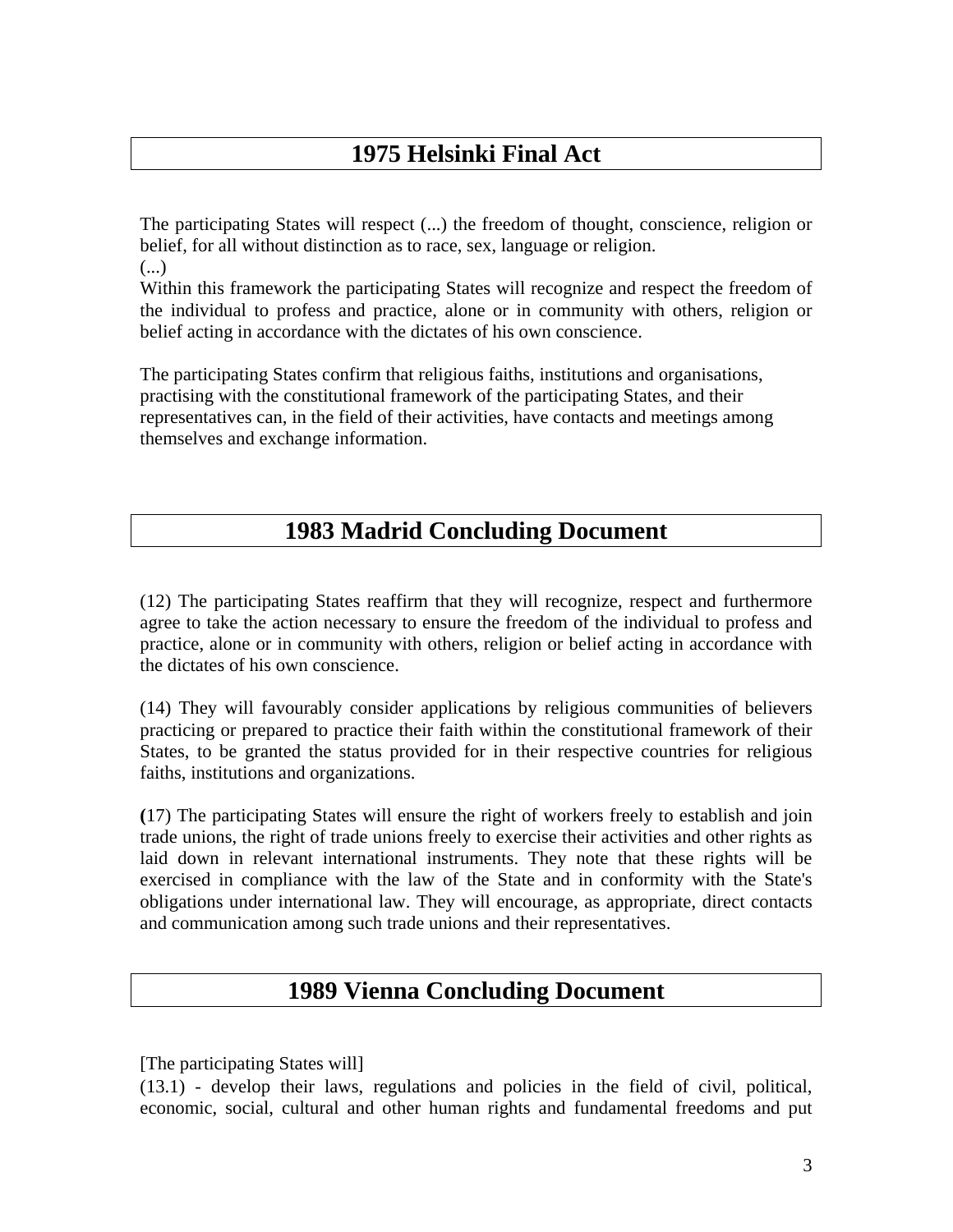them into practice in order to guarantee the effective exercise of these rights and freedoms;

 $(...)$ 

(13.4) - effectively ensure the right of the individual to know and act upon his rights and duties in this field, and to that end publish and make accessible all laws, regulations and procedures relating to human rights and fundamental freedoms;

(13.5) - respect the right of their citizens to contribute actively, individually or in association with others, to the promotion and protection of human rights and fundamental freedoms;

(13.8) - ensure that no individual exercising, expressing the intention to exercise or seeking to exercise these rights and freedoms or any member of his family, will as a consequence be discriminated against in any manner;

(13.9) - ensure that effective remedies as well as full information about them are available to those who claim that their human rights and fundamental freedoms have been violated; they will, *inter alia,* effectively apply the following remedies:

(...)

- the right to a fair and public hearing within a reasonable time before an independent and impartial tribunal, including the right to present legal arguments and to be represented by legal counsel of one's choice;

(16) In order to ensure the freedom of the individual to profess and practise religion or belief, the participating States will*, inter alia,* 

(16.3) - grant upon their request to communities of believers, practising or prepared to practise their faith within the constitutional framework of their States, recognition of the status provided for them in their respective countries;

(16.4) - respect the right of these religious communities to

- establish and maintain freely accessible places of worship or assembly,

(21) The participating States will ensure that the exercise of the above-mentioned rights will not be subject to any restrictions except those which are provided by law and are consistent with their obligations under international law, in particular the International Covenant on Civil and Political Rights, and with their international commitments, in particular the Universal Declaration of Human Rights. These restrictions have the character of exceptions. The participating States will ensure that these restrictions are not abused and are not applied in an arbitrary manner, but in such a way that the effective exercise of these rights is ensured.

(26) [The participating States] confirm that governments, institutions, organizations and persons have a relevant and positive role to play in contributing to the achievement of the aims of their co-operation and to the full realization of the Final Act. To that end they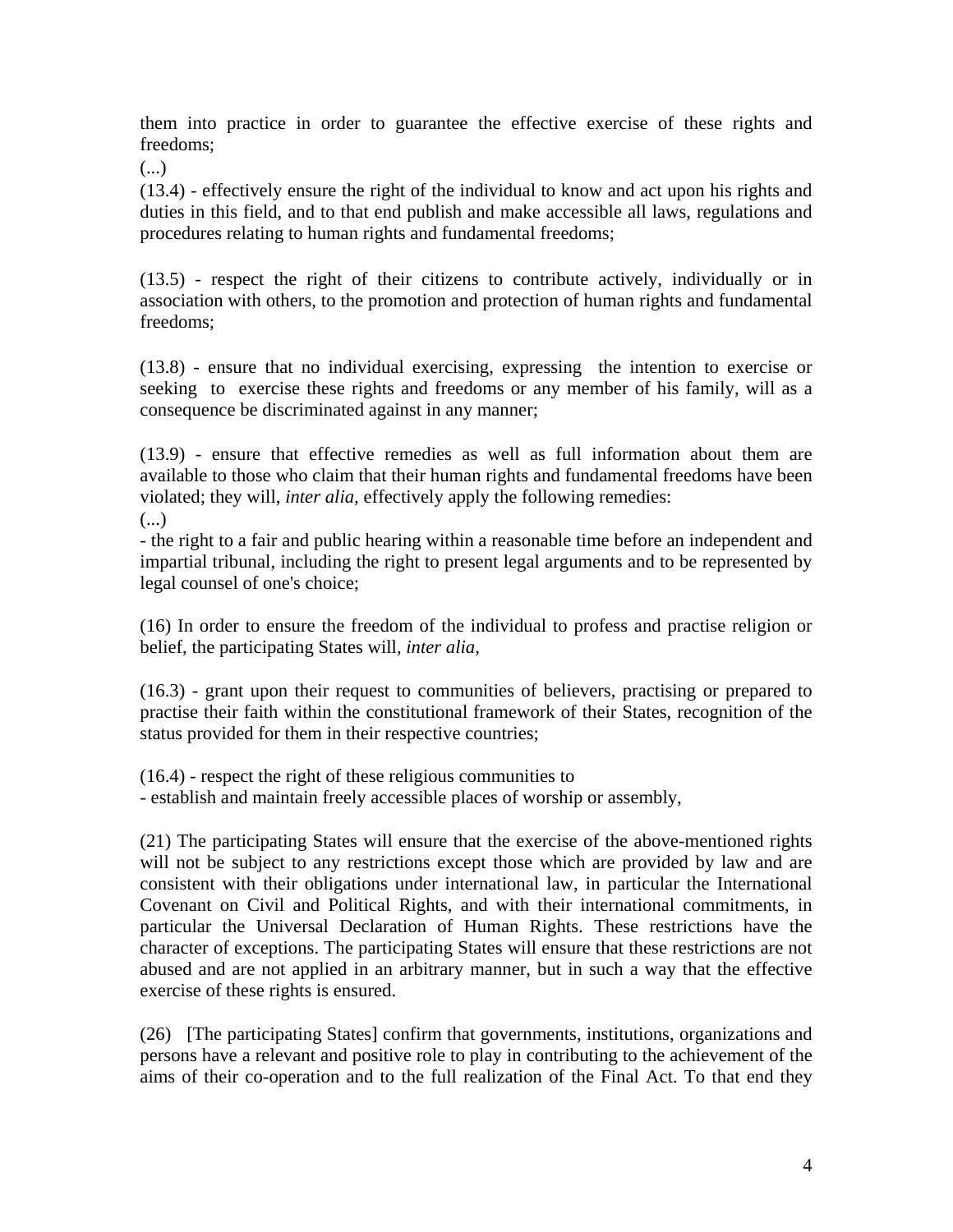will respect the right of persons to observe and promote the implementation of CSCE provisions and to associate with others for this purpose.

They will facilitate direct contacts and communication among these persons, organizations and institutions within and between participating States and remove, where they exist, legal and administrative impediments inconsistent with the CSCE provisions.

They will also take effective measures to facilitate access to information on the implementation of CSCE provisions and to facilitate the free expression of views on these matters.

## **1990 Copenhagen Document**

(2) [The participating States] are determined to support and advance those principles of justice which form the basis of the rule of law. They consider that the rule of law does not mean merely a formal legality which assures regularity and consistency in the achievement and enforcement of democratic order, but justice based on the recognition and full acceptance of the supreme value of the human personality and guaranteed by institutions providing a framework for its fullest expression.

(4) They confirm that they will respect each other's right freely to choose and develop, in accordance with international human rights standards, their political, social, economic and cultural systems. In exercising this right, they will ensure that their laws, regulations, practices and policies conform with their obligations under international law and are brought into harmony with the provisions of the Declaration on Principles and other CSCE commitments.

(5.3) - the duty of the government and public authorities to comply with the constitution and to act in a manner consistent with law;

(5.5) - the activity of the government and the administration as well as that of the judiciary will be exercised in accordance with the system established by law. Respect for that system must be ensured;

(5.6) - military forces and the police will be under the control of, and accountable to, the civil authorities;

(5.7) - human rights and fundamental freedoms will be guaranteed by law and in accordance with their obligations under international law;

(5.8) - legislation, adopted at the end of a public procedure, and regulations will be published, that being the condition for their applicability. Those texts will be accessible to everyone;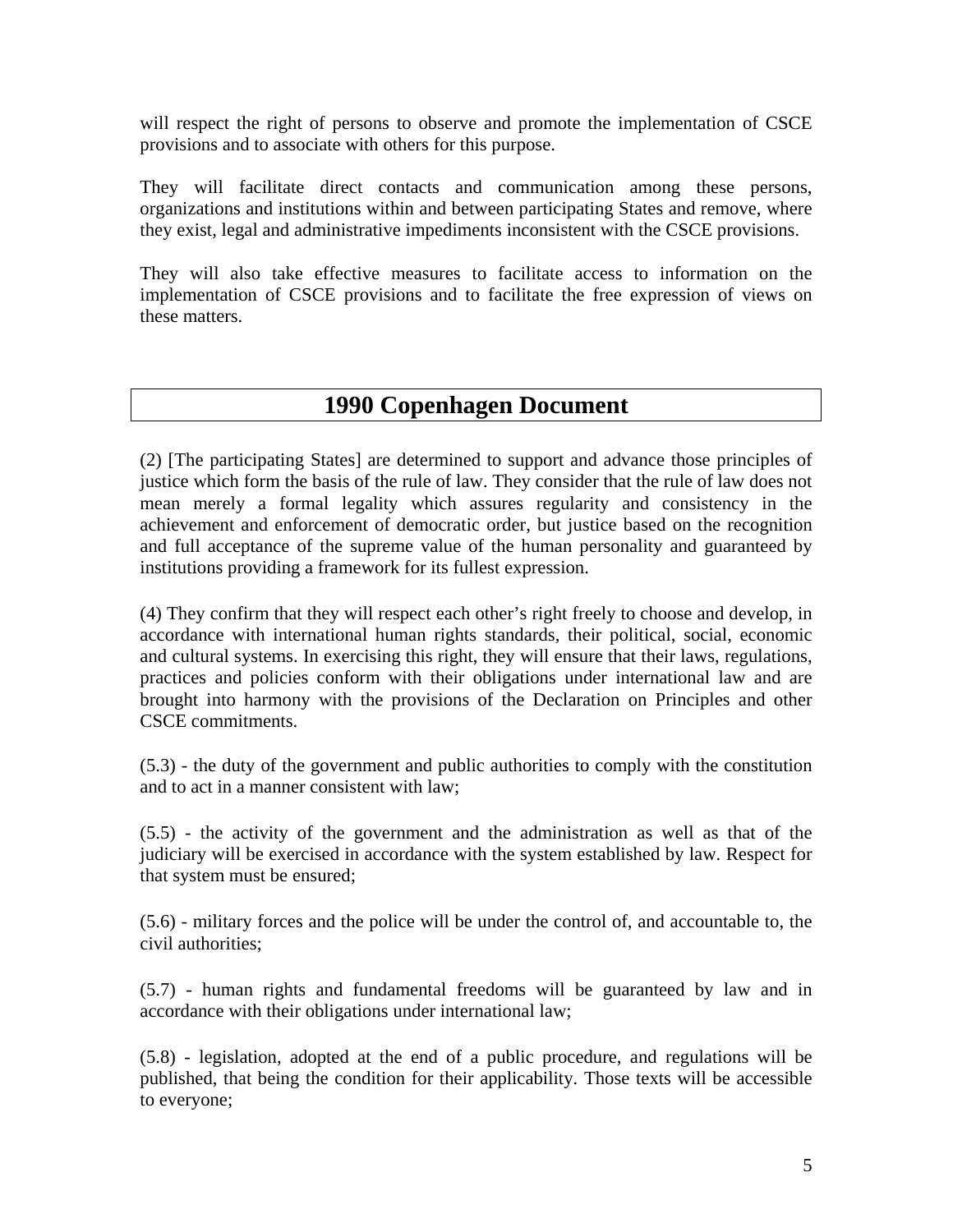(5.10) - everyone will have an effective means of redress against administrative decisions, so as to guarantee respect for fundamental rights and ensure legal integrity;

(5.11) - administrative decisions against a person must be fully justifiable and must as a rule indicate the usual remedies available;

(5.12) - the independence of judges and the impartial operation of the public judicial service will be ensured;

(5.16) - in the determination of any criminal charge against him, or of his rights and obligations in a suit at law, everyone will be entitled to a fair and public hearing by a competent, independent and impartial tribunal established by law;

(5.20) - considering the important contribution of international instruments in the field of human rights to the rule of law at a national level, the participating States reaffirm that they will consider acceding to the International Covenant on Civil and Political Rights, the International Covenant on Economic, Social and Cultural Rights and other relevant international instruments, if they have not yet done so. (...)

(5.21) - in order to supplement domestic remedies and better to ensure that the participating States respect the international obligations they have undertaken, the participating States will consider acceding to a the international obligations they have undertaken, the participating States will consider acceding to a regional or global international convention concerning the protection of human rights, such as the European Convention on Human Rights or the Optional Protocol to the International Covenant on Civil and Political Rights, which provide for procedures of individual recourse to international bodies.

(7) To ensure that the will of the people serves as the basis of the authority of government, the participating States will

(7.6) - respect the right of individuals and groups to establish, in full freedom, their own political parties or other political organizations and provide such political parties and organizations with the necessary legal guarantees to enable them to compete with each other on a basis of equal treatment before the law and by the authorities.

[The participating States reaffirm that]:

(9.1) - everyone will have the right to freedom of expression including the right to communication. This right will include freedom to hold opinions and to receive and impart information and ideas without interference by public authority and regardless of frontiers. The exercise of this right may be subject only to such restrictions as are prescribed by law and are consistent with international standards. In particular, no limitation will be imposed on access to, and use of, means of reproducing documents of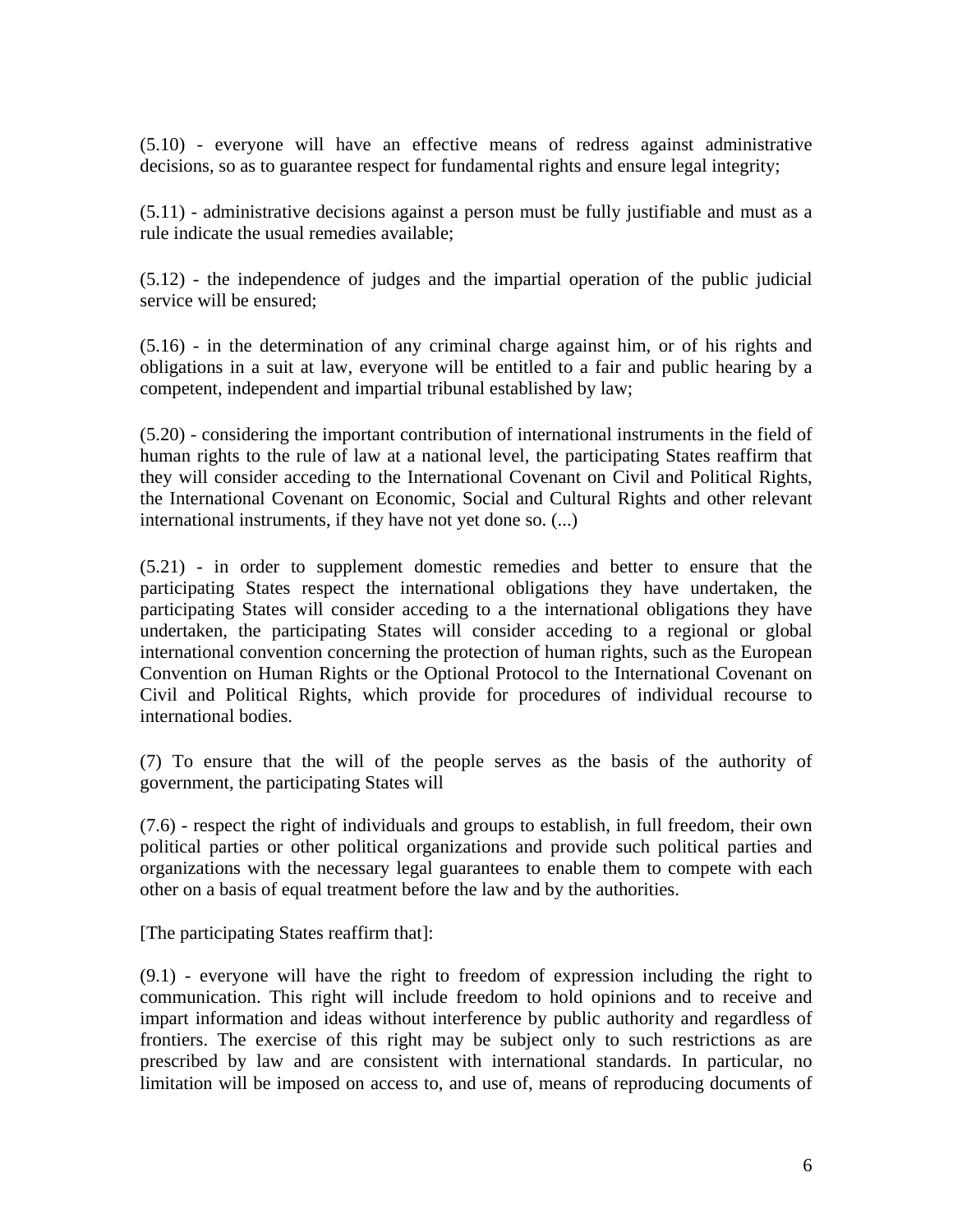any kind, while respecting, however, rights relating to intellectual property, including copyright;

(9.2) - everyone will have the right of peaceful assembly and demonstration. Any restrictions which may be placed on the exercise of these rights will be prescribed by law and consistent with international standards;

(9.3) - the right of association will be guaranteed. The right to form and - subject to the general right of a trade union to determine its own membership - freely to join a trade union will be guaranteed. These rights will exclude any prior control. Freedom of association for workers, including the freedom to strike, will be guaranteed, subject to limitations prescribed by law and consistent with international standards;

(10) In reaffirming their commitment to ensure effectively the rights of the individual to know and act upon human rights and fundamental freedoms, and to contribute actively, individually or in association with others, to their promotion and protection, the participating States express their commitment to

(10.1) - respect the right of everyone, individually or in association with others, to seek, receive and impart freely views and information on human rights and fundamental freedoms, including the rights to disseminate and publish such views and information;

(10.2) - respect the rights of everyone, individually or in association with others, to study and discuss the observance of human rights and fundamental freedoms and to develop and discuss ideas for improved protection of human rights and better means for ensuring compliance with international human rights standards;

(10.3) - ensure that individuals are permitted to exercise the right to association, including the right to form, join and participate effectively in non-governmental organizations which seek the promotion and protection of human rights and fundamental freedoms, including trade unions and human rights monitoring groups;

(10.4) - allow members of such groups and organizations to have unhindered access to and communication with similar bodies within and outside their countries and with international organizations, to engage in exchanges, contacts and co-operation with such groups and organizations and to solicit, receive and utilize for the purpose of promoting and protecting human rights and fundamental freedoms voluntary financial contributions from national and international sources as provided for by law.

(11) The participating States further affirm that, where violations of human rights and fundamental freedoms are alleged to have occurred, the effective remedies available include (...)

(11.2) - the right of the individual to seek and receive assistance from others in defending human rights and fundamental freedoms, and to assist others in defending human rights and fundamental freedoms;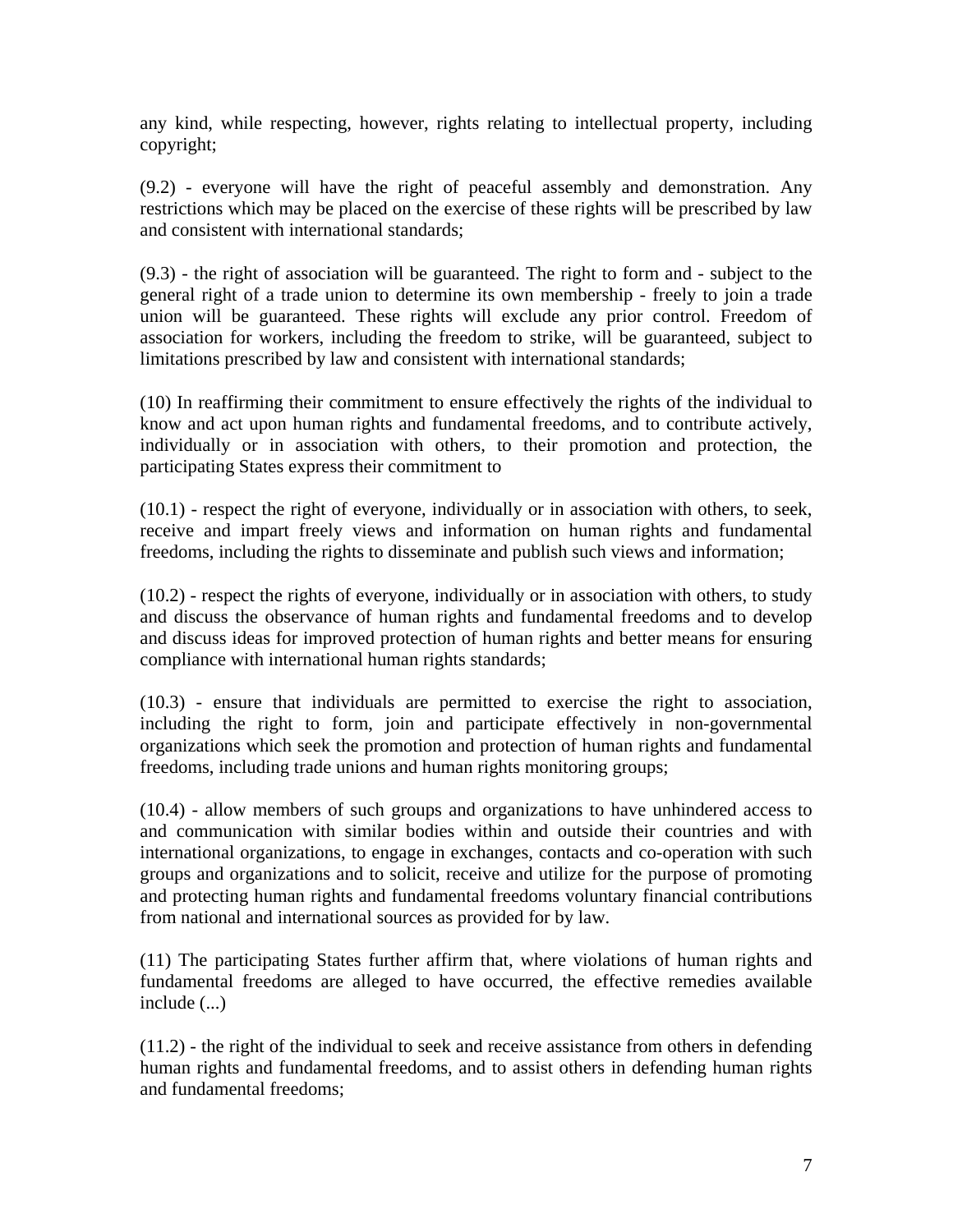(11.3) - the right of individuals or groups acting on their behalf to communicate with international bodies with competence to receive and consider information concerning allegations of human rights abuses.

(12) The participating States, wishing to ensure greater transparency in the implementation of the commitments undertaken in the Vienna Concluding Document under the heading of the human dimension of the CSCE, decide to accept as a confidence building measure the presence of observers sent by participating States and representatives of non-governmental organizations and other interested persons at proceedings before courts as provided for in national legislation and international law; it is understood that proceedings may only be held in camera in the circumstances prescribed by law and consistent with obligations under international law and international commitments.

(24) The participating States will ensure that the exercise of all the human rights and fundamental freedoms set out above will not be subject to any restrictions except those which are provided by law and are consistent with their obligations under international law, in particular the International Covenant on Civil and Political Rights, and with their international commitments, in particular the Universal Declaration of Human Rights. These restrictions have the character of exceptions. The participating States will ensure that these restrictions are not abused and are not applied in an arbitrary manner, but in such a way that the effective exercise of these rights is ensured. Any restriction on rights and freedoms must, in a democratic society, relate to one of the objectives of the applicable law and be strictly proportionate to the aim of that law.

(26) The participating States recognize that vigorous democracy depends on the existence as an integral part of national life of democratic values and practices as well as an extensive range of democratic institutions. They will therefore encourage, facilitate and, where appropriate, support practical co-operative endeavours and the sharing of information, ideas and expertise among themselves and by direct contacts and cooperation between individuals, groups and organizations in areas including the following:

- developing political parties and their role in pluralistic societies,
- free and independent trade unions,
- developing other forms of free associations and public interest groups,

(27) The participating States will (…) facilitate the establishment and strengthening of independent national institutions in the area of human rights and the rule of law, which may also serve as focal points for co-ordination and collaboration between such institutions in the participating States. They propose that co-operation be encouraged between parliamentarians from participating States, including through existing interparliamentary associations and, *inter alia*, through joint commissions, television debates involving parliamentarians, meetings and round-table discussions. They will also encourage existing institutions, such as organizations within the United Nations system and the Council of Europe, to continue and expand the work they have begun in this area.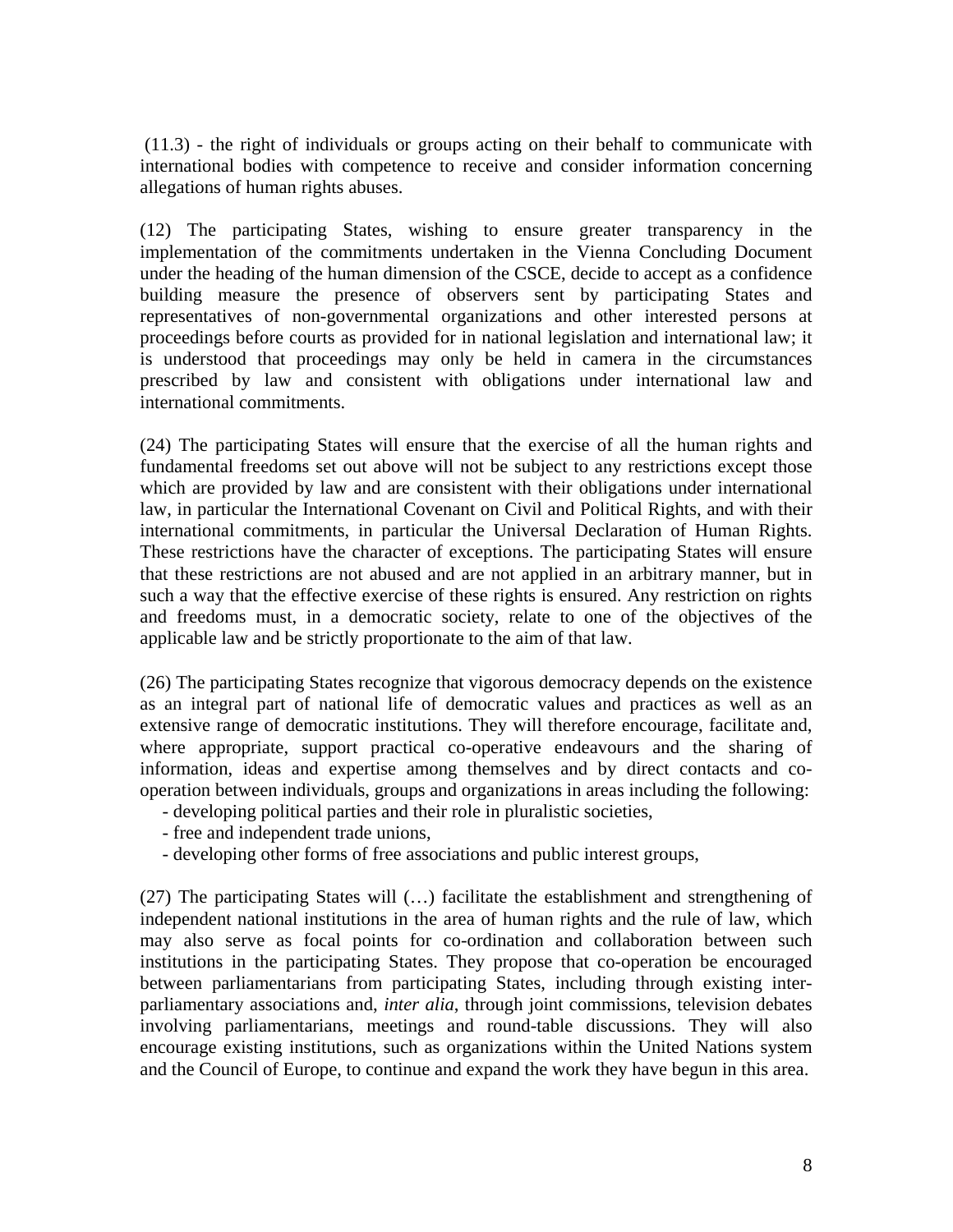(30) The participating States recognize that the questions relating to national minorities can only be satisfactorily resolved in a democratic political framework based on the rule of law, with a functioning independent judiciary. This framework guarantees full respect for human rights and fundamental freedoms, equal rights and status for all citizens, the free expression of all their legitimate interests and aspirations, political pluralism, social tolerance and the implementation of legal rules that place effective restraints on the abuse of governmental power.

They also recognize the important role of non-governmental organizations, including political parties, trade unions, human rights organizations and religious groups, in the promotion of tolerance, cultural diversity and the resolution of questions relating to national minorities.

(32.2) – [minorities] to establish and maintain their own educational, cultural and religious institutions, organizations or associations, which can seek voluntary financial and other contributions as well as public assistance, in conformity with national legislation;

(32.6) - to establish and maintain organizations or associations within their country and to participate in international non-governmental organizations.

## **1990 Paris Charter**

We recall the major role that non-governmental organizations, religious and other groups and individuals have played in the achievement of the objectives of the CSCE and will further facilitate their activities for the implementation of the CSCE commitments by the participating States. These organizations, groups and individuals must be involved in an appropriate way in the activities and new structures of the CSCE in order to fulfil their important tasks.

We affirm that, without discrimination, every individual has the right to ... freedom of association and peaceful assembly....

## **1991 Moscow Document**

(18.2) Everyone will have an effective means of redress against administrative decisions, so as to guarantee respect for fundamental rights and ensure legal integrity.

(18.3) To the same end, there will be effective means of redress against administrative regulations for individuals affected thereby.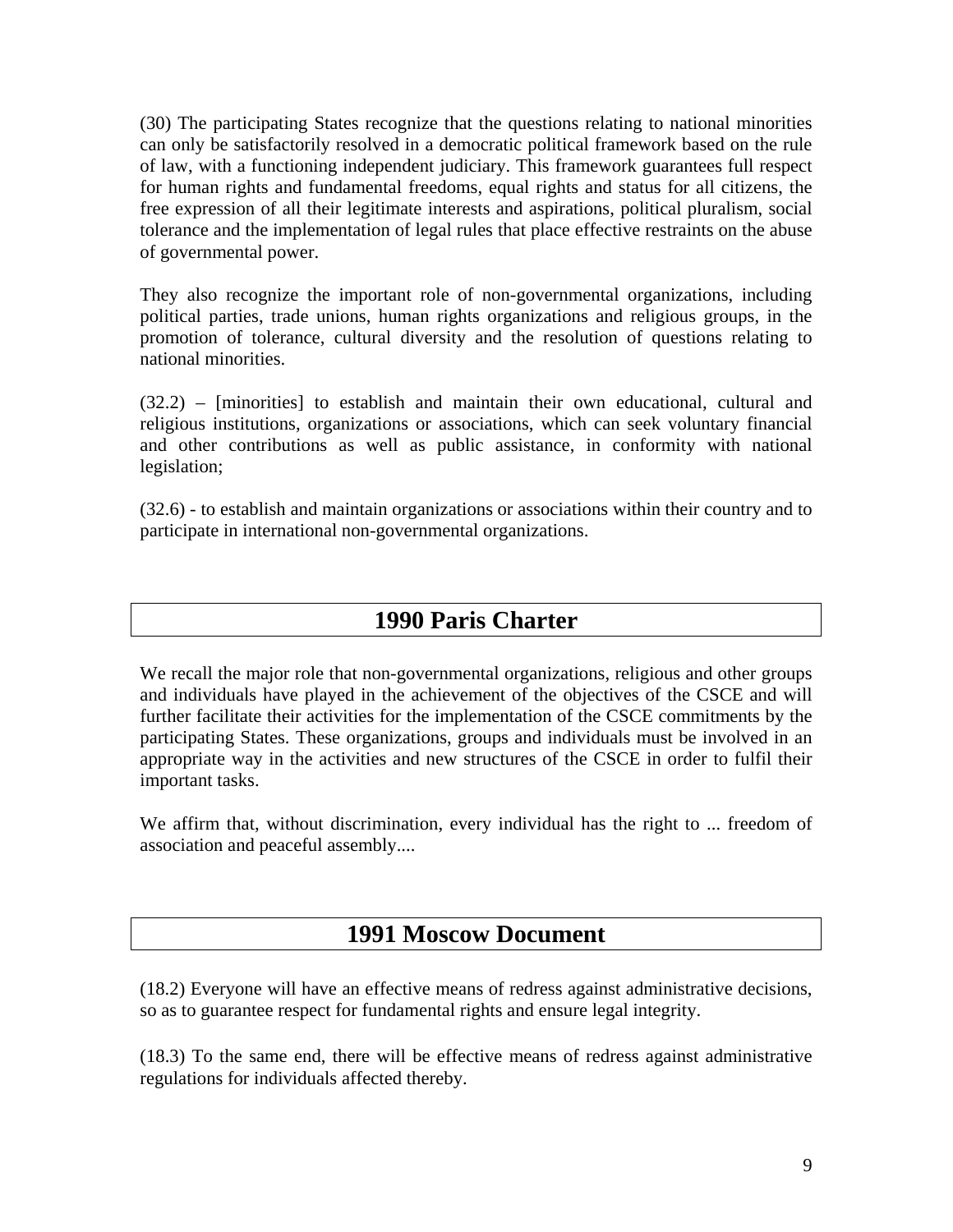(18.4) The participating States will endeavour to provide for judicial review of such regulations and decisions.

(19.2) The participating States will, in implementing the relevant standards and commitments, ensure that the independence of the judiciary is guaranteed and enshrined in the constitution or the law of the country and is respected in practice, paying particular attention to the Basic Principles on the Independence of the Judiciary, which, inter alia, provide for:

(iii) protecting the judiciary's freedom of expression and association, subject only to such restrictions as are consistent with its functions;

(21) The participating States will:

(21.1) - take all necessary measures to ensure that law enforcement personnel, when enforcing public order, will act in the public interest, respond to a specific need and pursue a legitimate aim, as well as use ways and means commensurate with the circumstances, which will not exceed the needs of enforcement;

(21.2) - ensure that law enforcement acts are subject to judicial control, that law enforcement personnel are held accountable for such acts, and that due compensation may be sought, according to domestic law, by the victims of acts found to be in violation of the above commitments.

(22) The participating States will take appropriate measures to ensure that education and information regarding the prohibition of excess force by law enforcement personnel as well as relevant international and domestic codes of conduct are included in the training of such personnel.

(24) The participating States reconfirm the right to the protection of private and family life, domicile, correspondence and electronic communications. In order to avoid any improper or arbitrary intrusion by the State in the realm of the individual, which would be harmful to any democratic society, the exercise of this right will be subject only to such restrictions as are prescribed by law and are consistent with internationally recognized human rights standards. In particular, the participating States will ensure that searches and seizures of persons and private premises and property will take place only in accordance with standards that are judicially enforceable.

(43) The participating States will recognize as NGOs those which declare themselves as such, according to existing national procedures, and will facilitate the ability of such organizations to conduct their national activities freely on their territories; to that effect they will

(43.1) - endeavour to seek ways of further strengthening modalities for contacts and exchanges of views between NGOs and relevant national authorities and governmental institutions;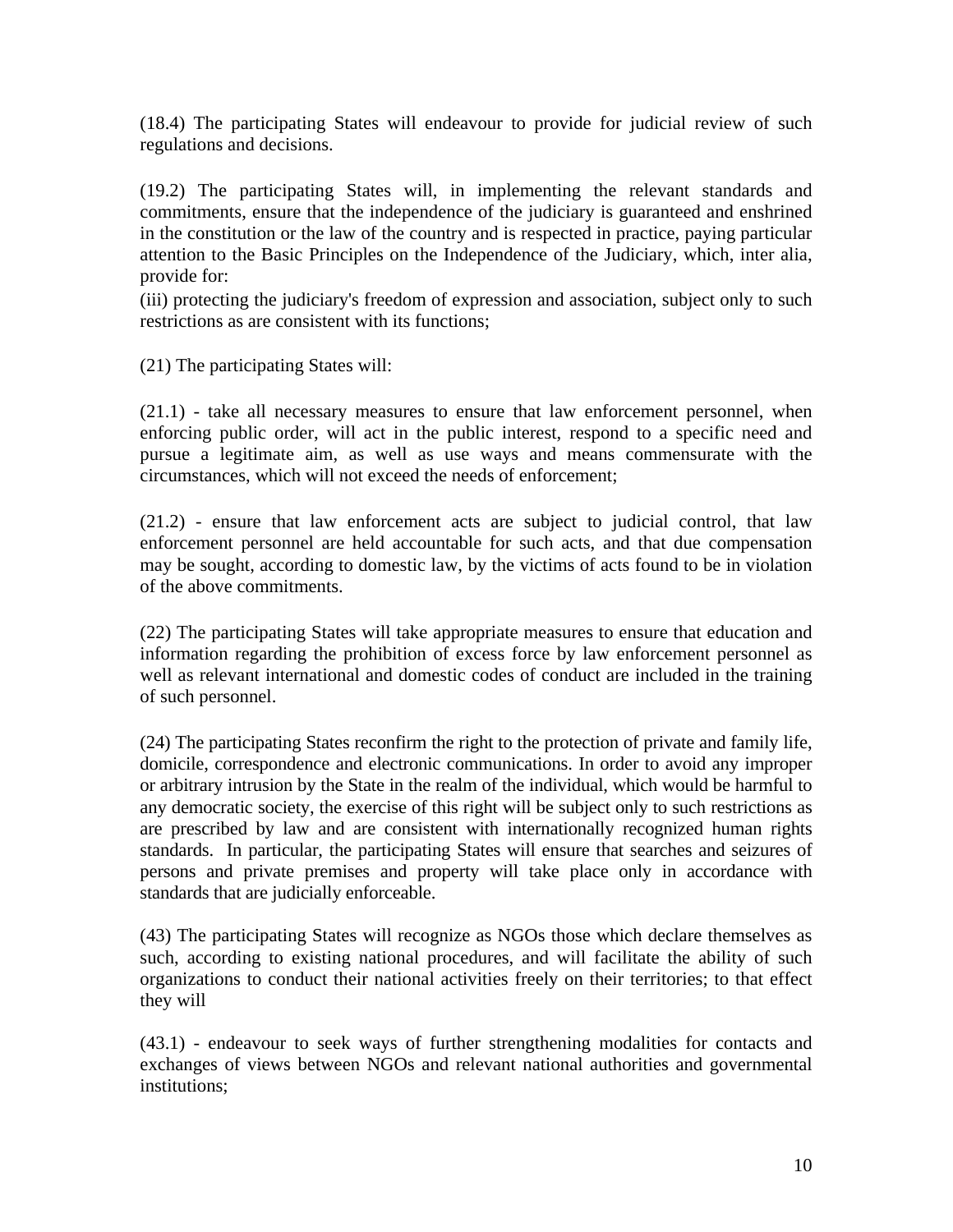(43.2) - endeavour to facilitate visits to their countries by NGOs from within any of the participating States in order to observe human dimension conditions;

(43.3) - welcome NGO activities, including, inter alia, observing compliance with CSCE commitments in the field of the human dimension;

(43.4) - allow NGOs, in view of their important function within the human dimension of the CSCE, to convey their views to their own governments and the governments of all the other participating States during the future work of the CSCE on the human dimension.

(43.5) - during the future work of the CSCE on the human dimension, NGOs will have the opportunity to distribute written contributions on specific issues of the human dimension of the CSCE to all delegations.

(43.6) - the CSCE Secretariat will, within the framework of the resources at its disposal, respond favourably to requests by NGOs for non-restricted documents of the CSCE.

(43.7) - guidelines for the participation of NGOs in the future work of the CSCE on the human dimension might, inter alia, include the following:

- (i) NGOs should be allotted common space at such meeting sites or in their immediate vicinity for their use as well as reasonable access, at their own expense, to technical facilities, including photocopying machines, telephones and fax machines;
- (ii) NGOs should be informed and briefed on openness and access procedures in a timely manner;
- **(iii)** delegations to CSCE meetings should be further encouraged to include or invite NGO members.

## **1992 Helsinki Document**

#### **IV. Relations with International Organizations, Relations with Non-Participating States, Role of Non-Governmental Organizations (NGOs)**

- 14. The participating States will provide opportunities for the increased involvement of non-governmental organizations in CSCE activities.
- 15. hey will, accordingly:
	- apply to all CSCE meetings the guidelines previously agreed for NGO access to certain CSCE meetings;
	- make open to NGOs all plenary meetings of review conferences, ODIHR seminars, workshops and meetings, the CSO when meeting as the Economic Forum, and human rights implementation meetings, as well as other expert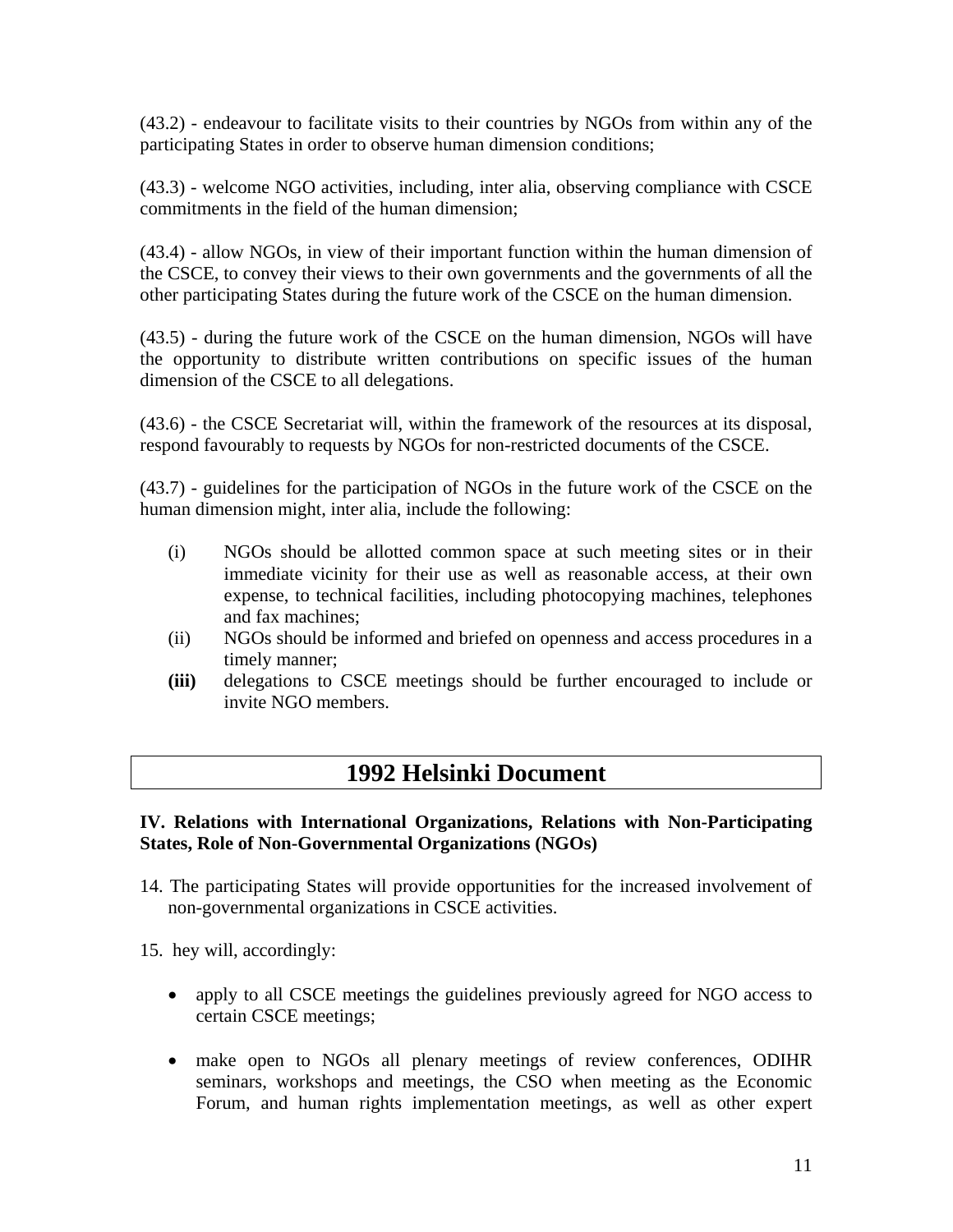meetings. In addition each meeting may decide to open some other sessions to attendance by NGOs;

- instruct Directors of CSCE institutions and Executive Secretaries of CSCE meetings to designate an "NGO liaison person" from among their staff;
- designate, as appropriate, one member of their Foreign Ministries and a member of their delegations to CSCE meetings to be responsible for NGO liaison;
- promote contacts and exchanges of views between NGOs and relevant national authorities and governmental institutions between CSCE meetings;
- facilitate during CSCE meetings informal discussion meetings between representatives of participating States and of NGOs;
- encourage written presentations by NGOs to CSCE institutions and meetings, titles of which may be kept and provided to the participating States upon request;
- provide encouragement to NGOs organizing seminars on CSCE-related issues;
- notify NGOs through the CSCE institutions of the dates of future CSCE meetings, together with an indication, when possible, of the subjects to be addressed, as well as, upon request, the activations of CSCE mechanisms which have been made known to all participating States.

16. The above provisions will not be applied to persons or organizations which resort to the use of violence or publicly condone terrorism or the use of violence.

CSCE Human Dimension seminars

18. These seminars will be organized in an open and flexible manner. Relevant international organizations and institutions may be invited to attend and to make contributions. So may NGOs with relevant experience. Independent experts attending the seminar as members of national delegations will also be free to speak in their own capacity.

# **1994 Budapest Document**

14. We confirm the significance of the Human Dimension in all the activities of the CSCE. Respect for human rights and fundamental freedoms, democracy and the rule of law is an essential component of security and co-operation in the CSCE region. It must remain a primary goal of CSCE action. Periodic reviews of implementation of our commitments, fundamental throughout the CSCE, are critical in the Human Dimension. The enhanced capabilities of the Office for Democratic Institutions and Human Rights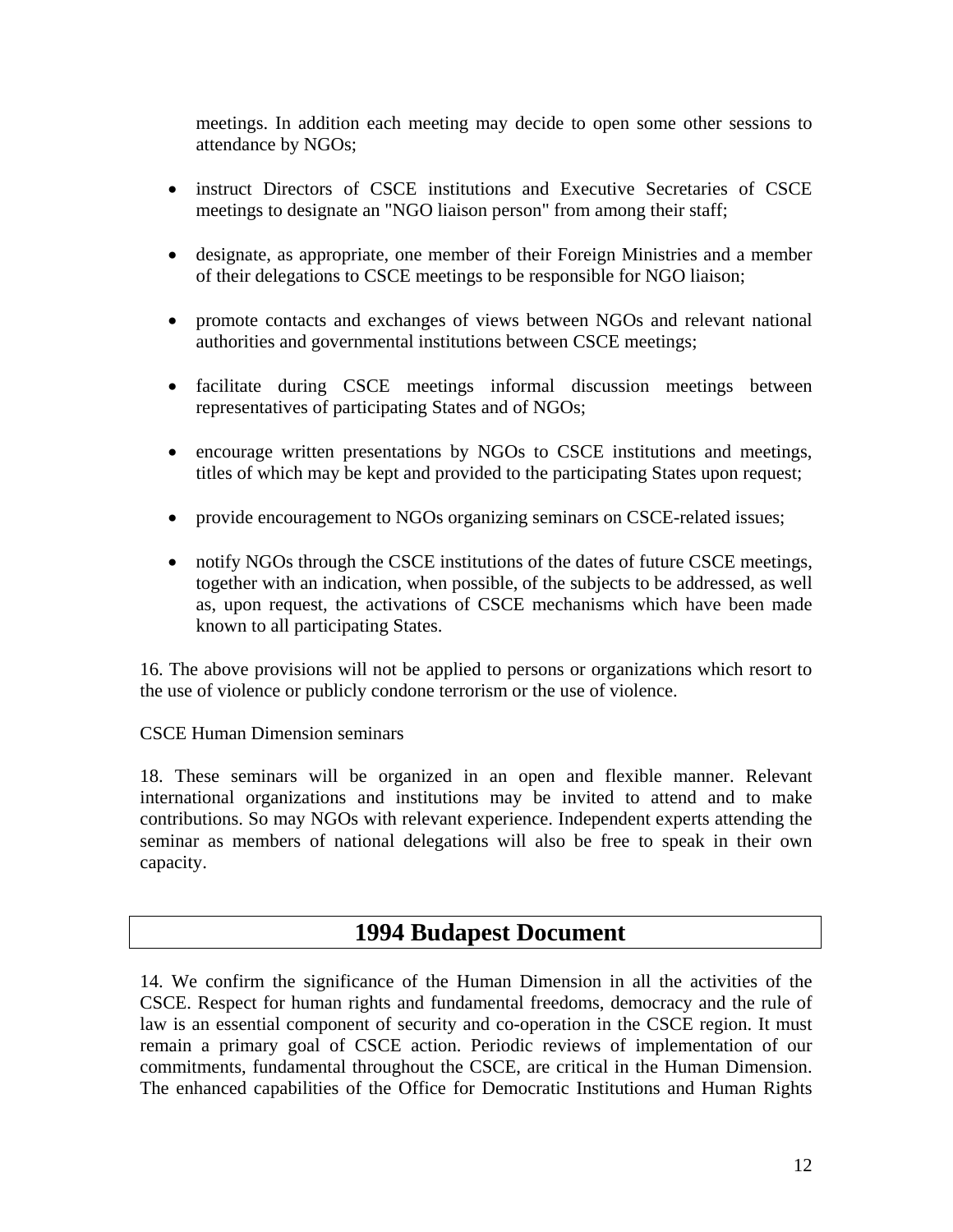will continue to assist participating States, in particular those in transition. We underline the importance of human contacts in overcoming the legacy of old divisions.

#### *Chapter VIII. The Human Dimension*

2. Human rights and fundamental freedoms, the rule of law and democratic institutions are the foundations of peace and security, representing a crucial contribution to conflict prevention, within a comprehensive concept of security. The protection of human rights, including the rights of persons belonging to national minorities, is an essential foundation of democratic civil society. Neglect of these rights has, in severe cases, contributed to extremism, regional instability and conflict. The participating States confirmed that issues of implementation of CSCE commitments are of legitimate and common concern to all participating States, and that the raising of these problems in the co-operative and resultoriented spirit of the CSCE was therefore a positive exercise. They undertook to encourage implementation of CSCE commitments through enhanced dialogue, implementation reviews and mechanisms. They will broaden the operational framework of the CSCE, in particular by enhancing the Office for Democratic Institutions and Human Rights (ODIHR), increasing its involvement in the work of the Permanent Council and mission activity, and furthering co-operation with international organizations and institutions active in human dimension areas.

3. The participation of non-governmental organizations (NGOs) was a welcome addition to the implementation review. In their statements, these organizations contributed ideas and raised issues of concern for participating States to take into consideration. They also informed the participating States of their activities, such as in the area of conflict prevention and resolution. The experience of the Budapest Review Conference invites further consideration with regard to promoting within the CSCE the dialogue between governments and NGOs of the participating States, in addition to State-to-State dialogue.

17. The participating States and CSCE institutions will provide opportunities for increased involvement of NGOs in CSCE activities as foreseen in Chapter IV of the Helsinki Document 1992. They will search for ways in which the CSCE can best make use of the work and information provided by NGOs. The Secretary General is requested to make a study on how participation of NGOs can be further enhanced.

18. The participating States emphasize (...) the need for protection of human rights defenders.

## **1999 Istanbul Charter for European Security**

27. Non-governmental organizations (NGOs) can perform a vital role in the promotion of human rights, democracy and the rule of law. They are an integral component of a strong civil society. We pledge ourselves to enhance the ability of NGOs to make their full contribution to the further development of civil society and respect for human rights and fundamental freedoms.